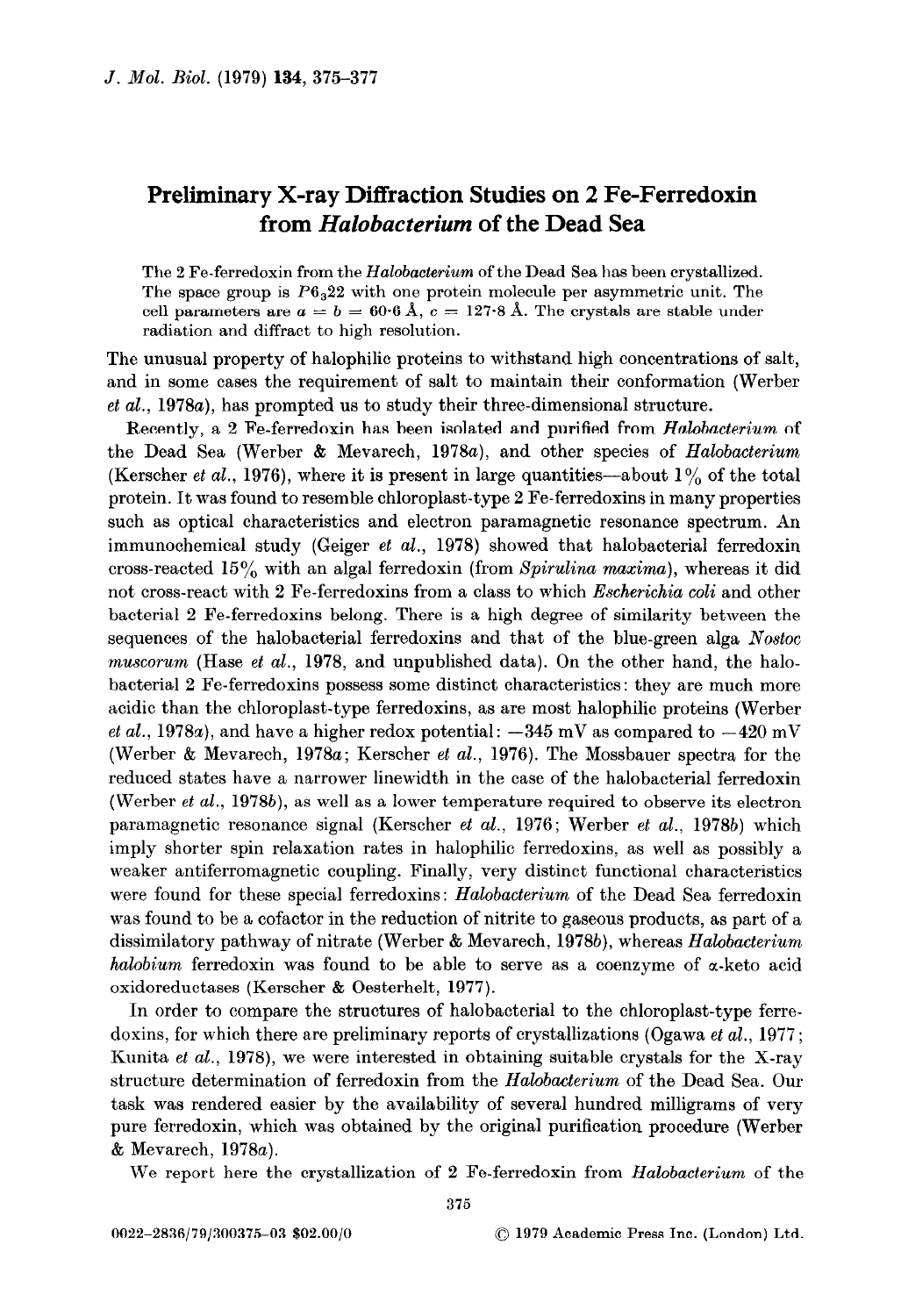Dead Sea and preliminary crystallographic data. Initial attempts at crystallization produced red-colored crystals in the form of very fine needles by dialysis of ferredoxin at about 10 mg protein/ml, in pH 7 buffered 4 M-NaCl solutions, against 4 M-phosphate buffer at room temperature as well as at 4°C. These crystals were unsuitable for X-ray structure analysis due to their small size. In order to attempt to grow larger crystals we purified extensively about 200mg of ferredoxin. One-mlsamples of ferredoxin were then dialyzed at 125 and 25 mg/ml, in 4 M-NaCl buffer (pH 7\*0), against 4 M-phosphate buffer at the same pH, yielding fine needles. The large needles-and other impuritieswere then separated from the solution using Millipore filters (pore-size  $0.45 \mu m$ ) and from the filtrate beautiful red-colored hexagonal plate crystals grew, in about a week. up to 0.5 mm on each side.

Preliminary X-ray data were collected on precession photographs using Ni-filtered CuKz radiation from a sealed X-ray tube. The crystals belong to the hexagonal space group  $P6<sub>3</sub>22$  with unit cell dimensions (as measured from the precession photographs) of  $a = b = 60.6$  Å,  $c = 127.8$  Å. The volume of the unit cell is 406,400 Å<sup>3</sup>. Assuming one protein molecule in the asymmetric unit of molecular weight 14,000 (Werber & Mevarech, 1978a), one finds a specific volume of  $2.42 \text{ Å}^3/\text{dalton}$  which is within the average range found for other protein crystals (Mathews, 1968).

The crystals appear stable in the X-ray beam at room temperature for about 80 hours. Still photographs and small-angle precession photographs without a layer-line screen show that the diffraction pattern extends to at least  $1.9 \text{ Å}$  resolution, thus permitting a high-resolution structure determination.

We wish to thank Wolfie Traub and Heini Eisenberg for continuous encouragement. We are grateful to John Moult, Osnat Herzberg, Paul Sigler, Schlomo Pundak and Moshe Mevarech for technical advice and critical assistance during various stages of this work. This project was supported in part by the Minerva Foundation. One of us (J. L. S.) has been supported by a grant from the Israel Ministry of Immigrant Absorption.

Department of Structural Chemistry and the Polymer Research Department Weizmann Institute of Science Rehovot, Israel

JOEL L. SUSSMAN PNINA ZIPORI MICHAL HAREL ADA YONATH MOSHE M. WERBERt

Received 18 May 1979

## REFERENCES

Geiger, B., Mevarech, M. & Werber, M. M. (1978). Eur. J. Biochem. 84, 449-455.

Hase, T., Wakabayashi, S., Matsubura, H., Kerscher, L., Oesterheldt, D., Rao, K. K. & Hall, D. 0. (1978). J. Biochem. (Tokyo), 83, 1657-1670.

Kerscher, L. & Oesterhelt, D. (1977). FEBS Letters, 83, 197-201.

- Kerscher, L., Oesterhelt, D., Cammack, R. & Hall, D. O. (1976). Eur. J. Biochem. 71, 101-108.
- Kunita, A., Koshibe, M., Nishikawa, Y., Fukuyama, K., Tsukihara, T., Katsube, Y., Matsuura, Y., Tanaka, N., Kakudo, M., Hase, T. & Matsubara, H. (1978). J. Biochena.  $(Tokyo)$ , 84, 989-992.

Mathews, B. W. (1968). J. Mol. Biol. 33, 491-497.

t Present address : Department of Hematology, Hadassah University Hospital, Kiryat Hadassah, Jerusalem, Israel.